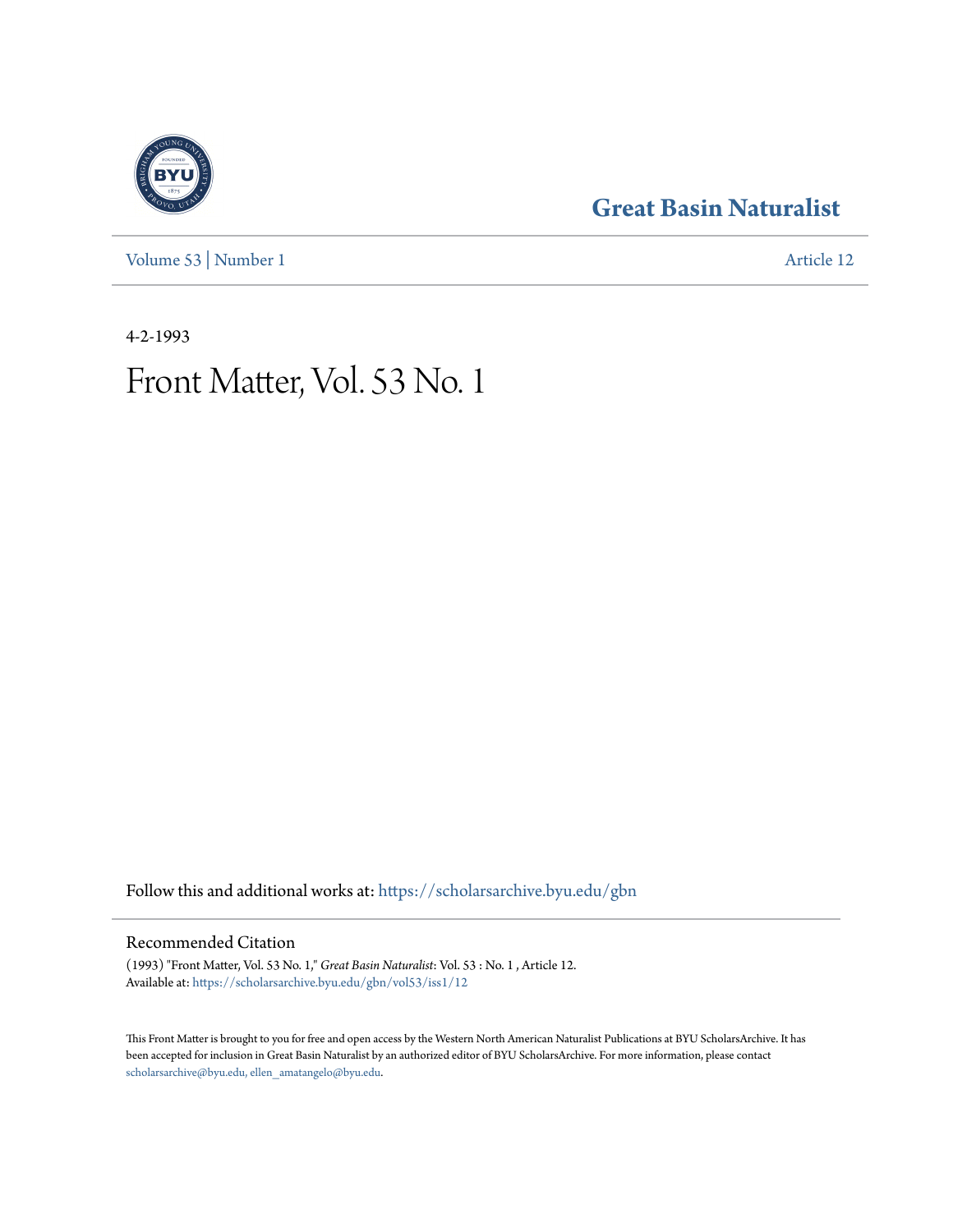# **LIBRARY** T H B MAY 0 5 1993 HARVARD<br>UNIVERSITY GREAT BASIN NATURALIST

MCZ<sub>w</sub>

 $3108$ 

 $335$ 



VOLUME 53 Nº 1 - MARCH 1993

BRIGHAM YOUNG UNIVERSITY